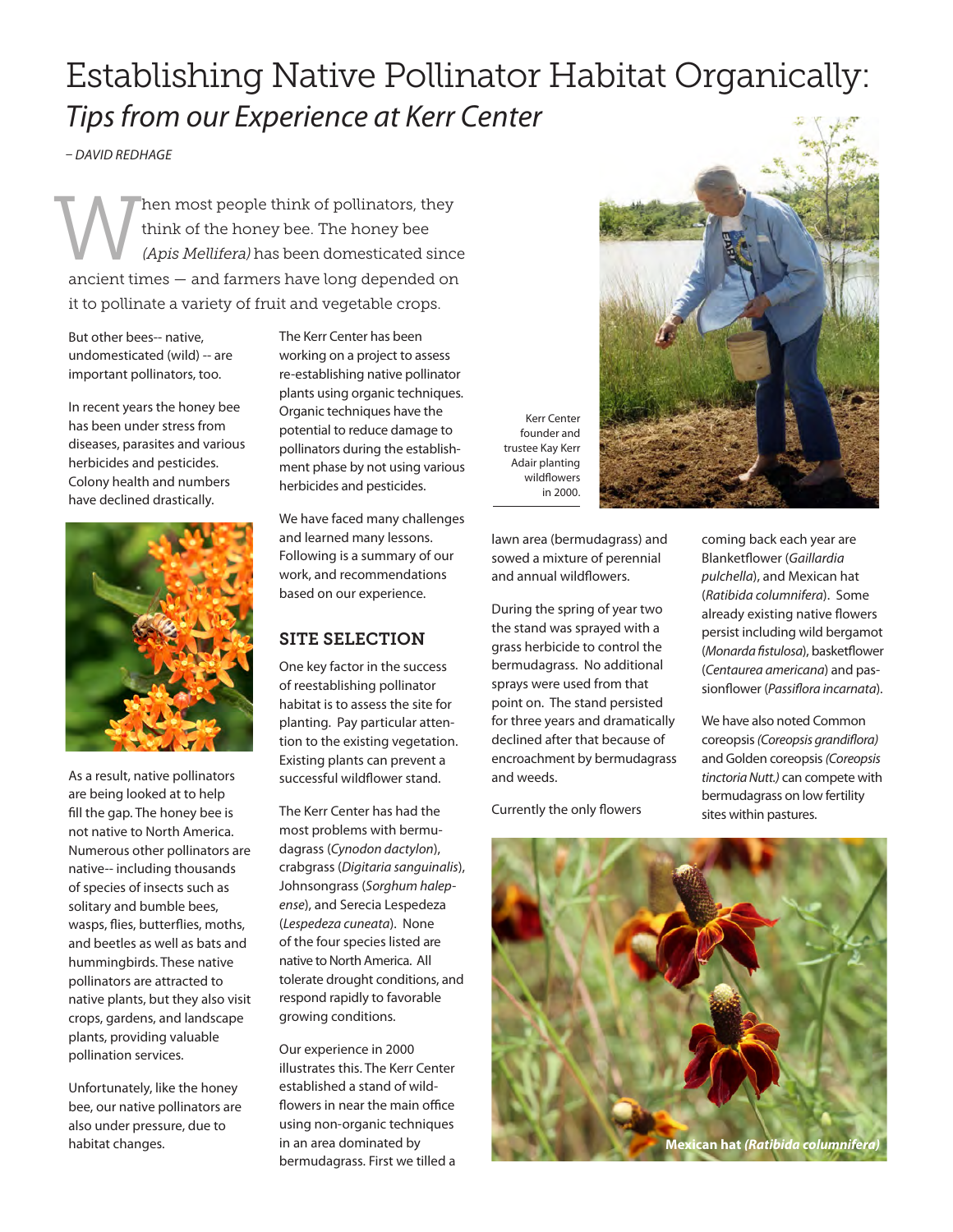

Yellow Wild Indigo *(Baptisia sphaerocarpa)* flourishes in rotationally grazed pastures on the Kerr Ranch. It attracts bumble bees in May.

### TECHNIQUES FOR ESTABLISHING NATIVE WILDFLOWERS

Based on work done at the Kerr Center Certified Organic Horticulture Farm and the Kerr Center Ranch, the following are recommendations for establishing a native wildflower planting using organic techniques.

### **One approach is to use cover cropping and tillage to suppress competing vegetation on the site chosen for wildflower plot**

Cover cropping and tillage are used to control bermudagrass on the six-acre Kerr Center Horticulture Farm, which was certified organic in 2011. The Kerr Center publication entitled *Rotations, Cover Crops & Green Fallow on the Cannon Horticulture Project* outlines our current cover crop program.

We have found that summer cover crops are the cornerstone to suppressing and removing bermudagrass, crabgrass and Johnsongrass.

We are working with additional cover crops which may prove useful. One advantage we have at the Horticulture Farm is irrigation, which can be used to insure establishment of a good cover crops in dry years. This may not be available in some areas where wildflower establishment is desired.

The cover crop technique suppresses the problem grasses but requires periodic perimeter tillage to maintain grass control, particularly bermudagrass. This is not conducive to establishing a low maintenance, perennial wildflower stand. As an example, Maximilian's sunflower requires several years of undisturbed growth to become fully established.

This technique is best reserved for plantings of annual wildflowers and on sites with limited erosion potential.

### **An alternative approach is to use transitional organic methods to control competing vegetation**

Existing vegetation would be controlled using grass/broadleaf herbicides. Once this is done, establish the wildflowers and from that point on, use only organic techniques.

We used this method on the Kerr Center office landscape renovation, beginning in 2013. It was a good site for this technique since the beds are surrounded by permanent pavement and sidewalks, which prevent the encroachment of invasive grasses.

Realize this method may not work long-term if there is a strong stand of competing grasses in the surrounding landscape. Bermudagrass, crabgrass and Johnsongrass will eventually encroach.

Based on limited experience here at the Kerr Center, the following techniques hold the most promise for long-term organic pollinator habitat establishment.



In our office landscape, we have planted Purple prairie clover *(Petalostemon purpureus).*  Both native and honey bees are attracted to this perennial prairie clover.



David Redhage with Giant Coneflower plant in Kerr Center greenhouse.

#### **Prepare the area to be planted and use potted perennial wildflowers.**

While more expensive, this will establish a base of plants which have the potential to compete with the existing grasses. Select perennials which can compete well with grasses (Maximilian's sunflower, compass plant, rattlesnake master).

**Use native flowering shrubs and trees** when working in a landscape with bermudagrass (recommended by the Xerces Society).

Finding sources of native shrubs and vines can be difficult and expensive. It may require seed collection and contracting for growing shrubs to be used in a large scale pollinator habitat development project or in smaller projects, growing the plants yourself.

As part of the Kerr Center landscape renovation, we have planted some native honeysuckle along a fence directly in bermudagrass sod.

#### **Establish a stand of pure native prairie grasses first.**

Once the stand has been well established for 2-3 years, sow in wildflower seeds. Do not include too much switchgrass because it tends to dominate stands. In native prairies, forbs and grasses grow together, so they should work in the same area. The native grasses can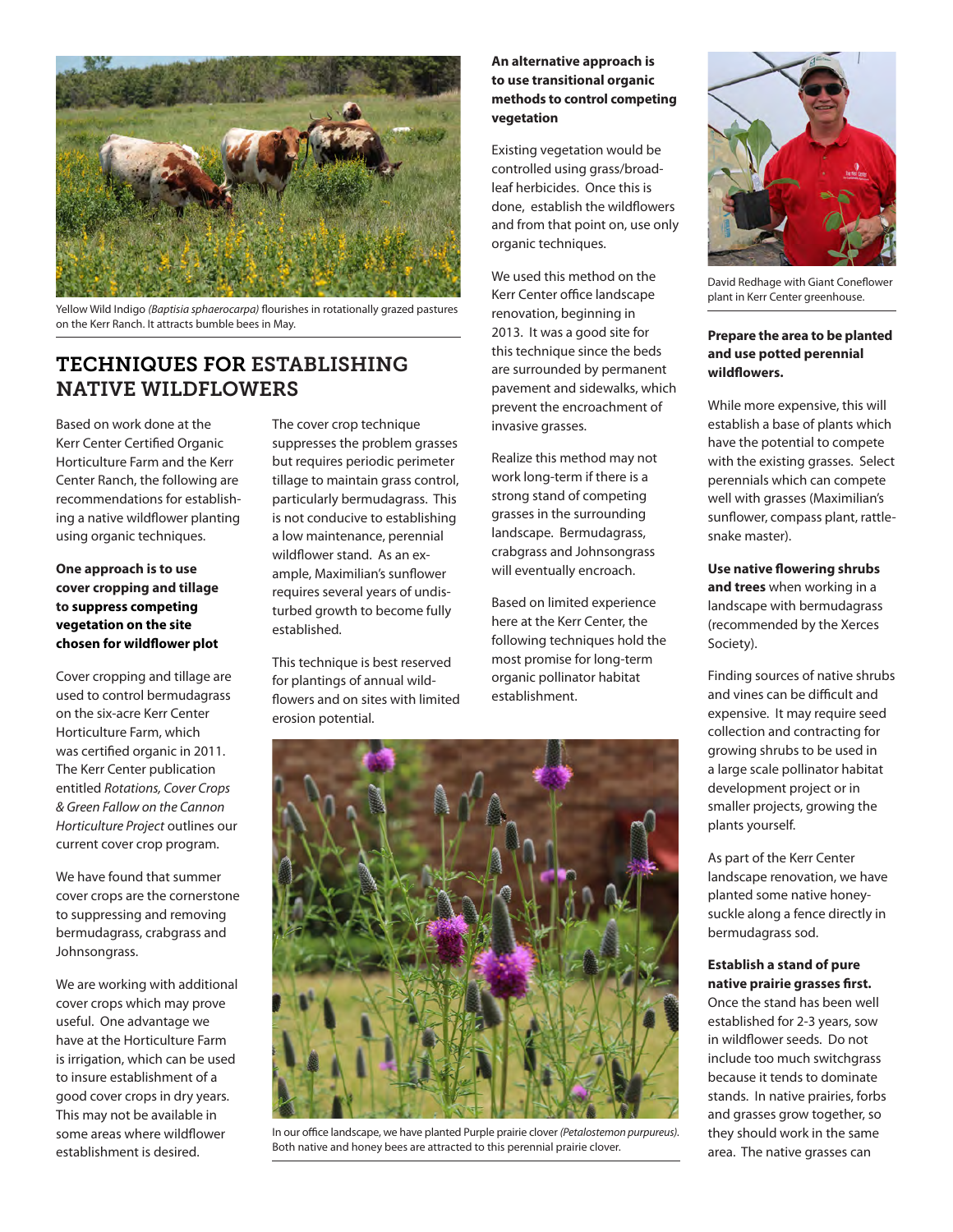

Switch grass in the Kerr office landscape. It competes well with bermudagrass.

compete with bermudagrass, crabgrass and Johnsongrass.

The one weakness to this method is *Sericea lespedeza*. Sericea is tolerant of periodic burnings and can even increase. If it is found in the stand area, it has the potential to increase in the native grass stand, competing with the wildflowers as well as the established grasses.

The Kerr Center attempted two versions of this technique, the first in 2000 on a site near the current Horticulture Farm. The site was tilled and a no-till drill was used to plant the native grasses. Grasses were established but there was Sericea on the site. Goats were introduced to help control the Sericea. The goats were removed two years ago, but the Sericea has come back strong.



Both native and honey bees are attracted to Maximilian sunflower *(Helianthus maximiliani).* Birds eat the seeds, and the plant is palatable to livestock.



American bumble bee, *Bombus pensylvanicus,* is becoming rare.

The second attempt using this method is on the recently acquired native prairie site. While not a situation of reestablishing a stand, it is a situation of renewing a native prairie.

The native grasses and some native wildflowers already exist on the site, so no grasses were established. It was burned in the spring of 2013 and 2014, and wildflower seeds of those which were not identified in the prairie were hand sown to increase stand diversity.

Seeds used include yellow puff, rattlesnake master, compass plant, Maximilian sunflower and Illinois bundleflower.



Compass plant *(Silphium laciniatum)*  attracts bumble bees and other native bees. Its tap root can reach



Rattlesnake master (Eryngium yuccifolium) attracts large numbers of native bees. down 15 feet.